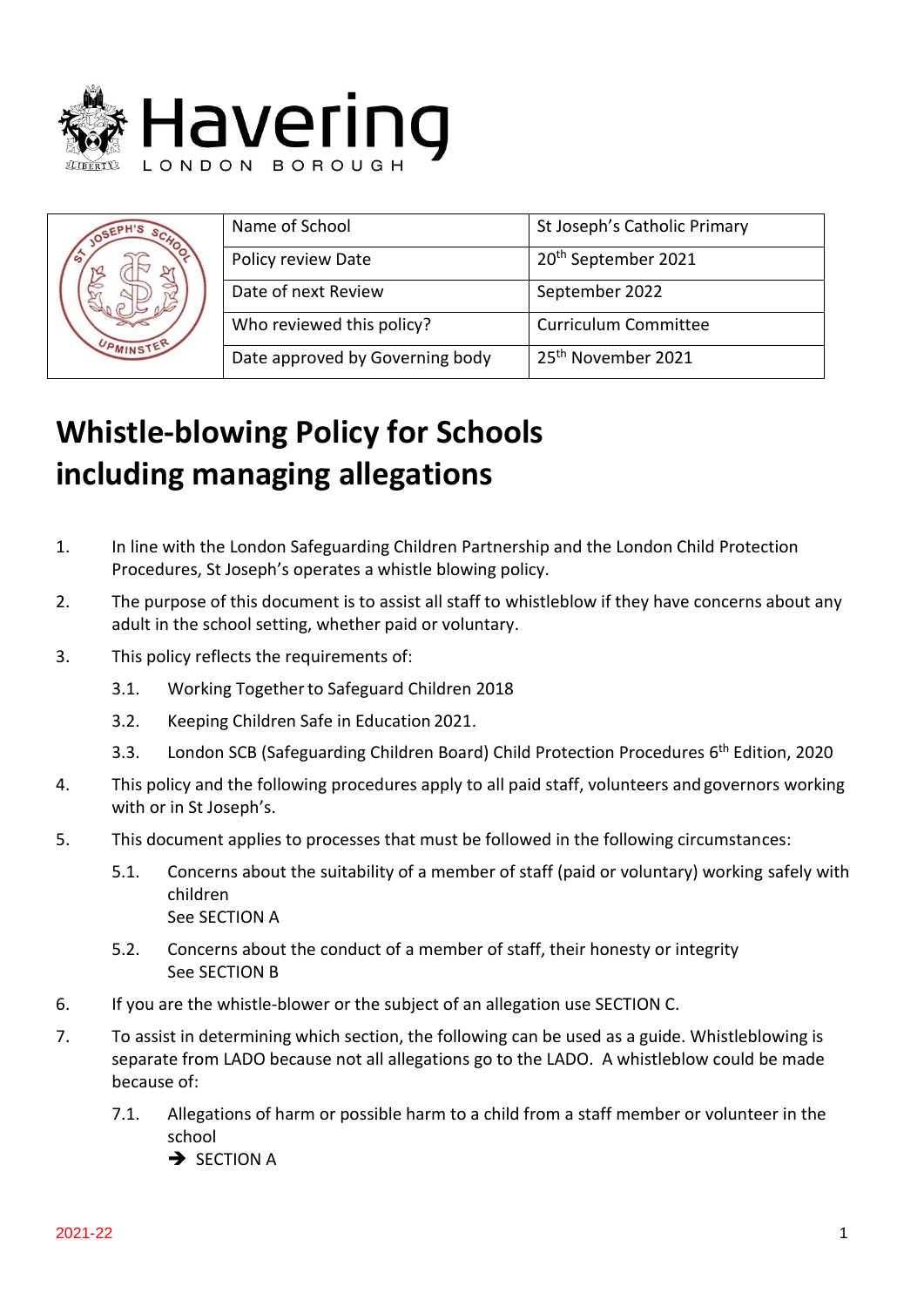- 7.2. Financial irregularity **→ SECTION B**
- 7.3. Adult bullying (not involving children) **→ SECTION B**
- 7.4. Cheating/changing assessment and exam results **→ SECTION B**
- 7.5. Health & safety concerns ➔ SECTION B, but consider SECTION A because of the impact of this on the possible safety of the child
- 7.6. Policies and procedures not being followed **→ SECTION B**

# **Section A: Child Protection Whistle Blowing**

- 8. All staff should be aware of this policy and feel confident to voice concerns about the attitudes or actions of colleagues; this includes contact and actions using mobile phones, internet, email and chat.
- 9. If a member of staff believes a colleague has:
	- 9.1. Behaved in a way that has harmed a child, or may have harmed a child;
	- 9.2. Possibly committed a criminal offence against or related to a child;
	- 9.3. Behaved towards a child or children in a way that indicates they may pose a risk of harm to children;
	- 9.4. Behaved towards a child or children in a way that indicates they are unsuitable to work with children;

# **10. For all of the above please speak to your Headteacher immediately**  Mrs Matthews 01708 220277

The Headteacher will report to the LADO on the same working day.

- 11. Allegations can be made in relation to physical behaviours including physical chastisement and restraint but can also relate to inappropriate relationships between members of staff and children or young people, for example:
	- 11.1. Having a sexual relationship with a child under 18 if in a position of trust in respect of that child, even if consensual (see ss16-19 Sexual Offences Act 2003);
	- 11.2. 'Grooming', i.e. meeting a child under 16 with intent to commit a relevant offence (see s15 Sexual Offences Act 2003);
	- 11.3. Other 'grooming' behaviour giving rise to concerns of a broader child protection nature e.g. inappropriate text / e-mail messages or images, gifts, socialising etc;
	- 11.4. Possession of indecent photographs / pseudo-photographs of children.
- 12. In addition, these procedures should be applied when there is an allegation that any person who works with children: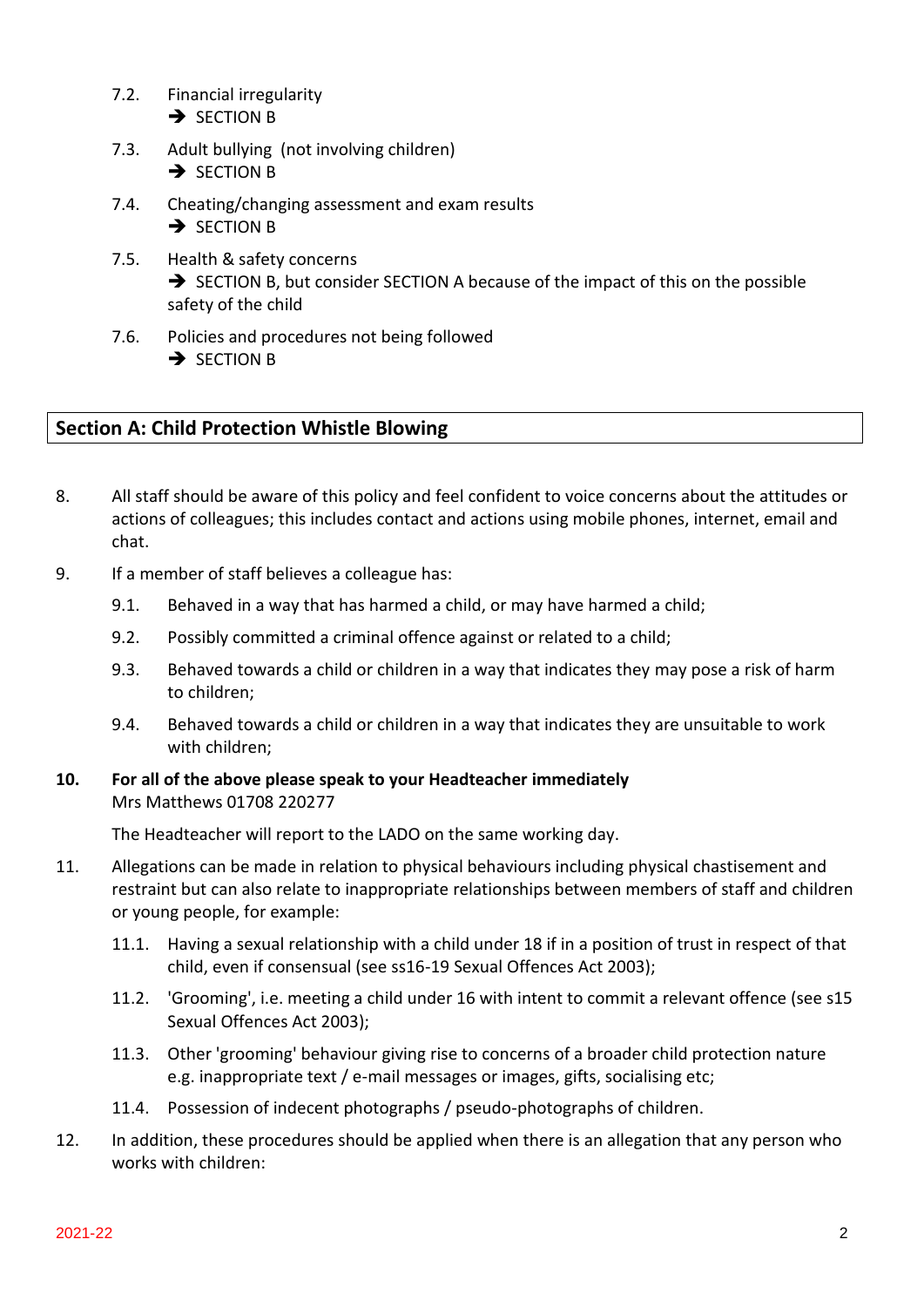- 12.1. Has behaved in a way in their personal life that raises safeguarding concerns. These concerns do not have to directly relate to a child but could, for example, include arrest for possession of a weapon;
- 12.2. As a parent or carer, has become subject to child protection procedures;
- 12.3. Is closely associated with someone in their personal lives (e.g. partner, member of the family or other household member) who may present a risk of harm to child/ren for whom the member of staff is responsible in their employment/volunteering).

# **For all of the above please speak to your Headteacher immediately**

Mrs Matthews 01708 220277

The Headteacher will report to the LADO on the same working day.

- 13. **If a member of staff is worried about the conduct of the Headteacher**, or they believe that a reported allegation or concern is not being dealt with properly, they should report the matter on the same working day:
	- to the Havering Local Authority, Designated Officer (LADO), 01708 431653
	- to the Chair of Governors Mrs Podmore 01708 220277
	- to the whistleblowing helpline 0800 028 0285 and help@nspcc.org.uk
- 14. For confidential advice on how to raise a concern about malpractice at work, visit 'Public Concern at Work' <https://protect-advice.org.uk/homepage/>

# **Section B: Fraud or financial wrong doing**

- 15. Examples of Illegal and/or Improper Conduct:
	- 15.1. Fraudulent or improper use of the school's money or assets
	- 15.2. Mismanagement of statutory tests and assessments
	- 15.3. Dangerous practices at work
	- 15.4. Corruptly receiving any gift or advantage
	- 15.5. Allowing private interests to override the interests of the school
- 16. All staff should be aware of this policy and feel confident to voice concerns about the attitudes or actions of colleagues; this includes concerns about mismanagement of school budget, school funds or school resources, handling and managing statutory tests and assessments.
- 17. Report financial or asset concerns to
	- the Headteacher

- if the concern is about the Headteacher contact [fraud.reports@education.gov.uk](mailto:fraud.reports@education.gov.uk) also see<https://www.gov.uk/education/school-complaints-and-whistleblowing>

- 18. Report statutory test or assessment concerns to
	- the Local Authority 01708 433847
	- the Standards and Testing Agency (STA) [sta.maladministration@education.gov.uk](mailto:sta.maladministration@education.gov.uk)
- 19. Also see<https://www.gov.uk/complain-about-school>
- 20. Also see Section D contacts and useful information.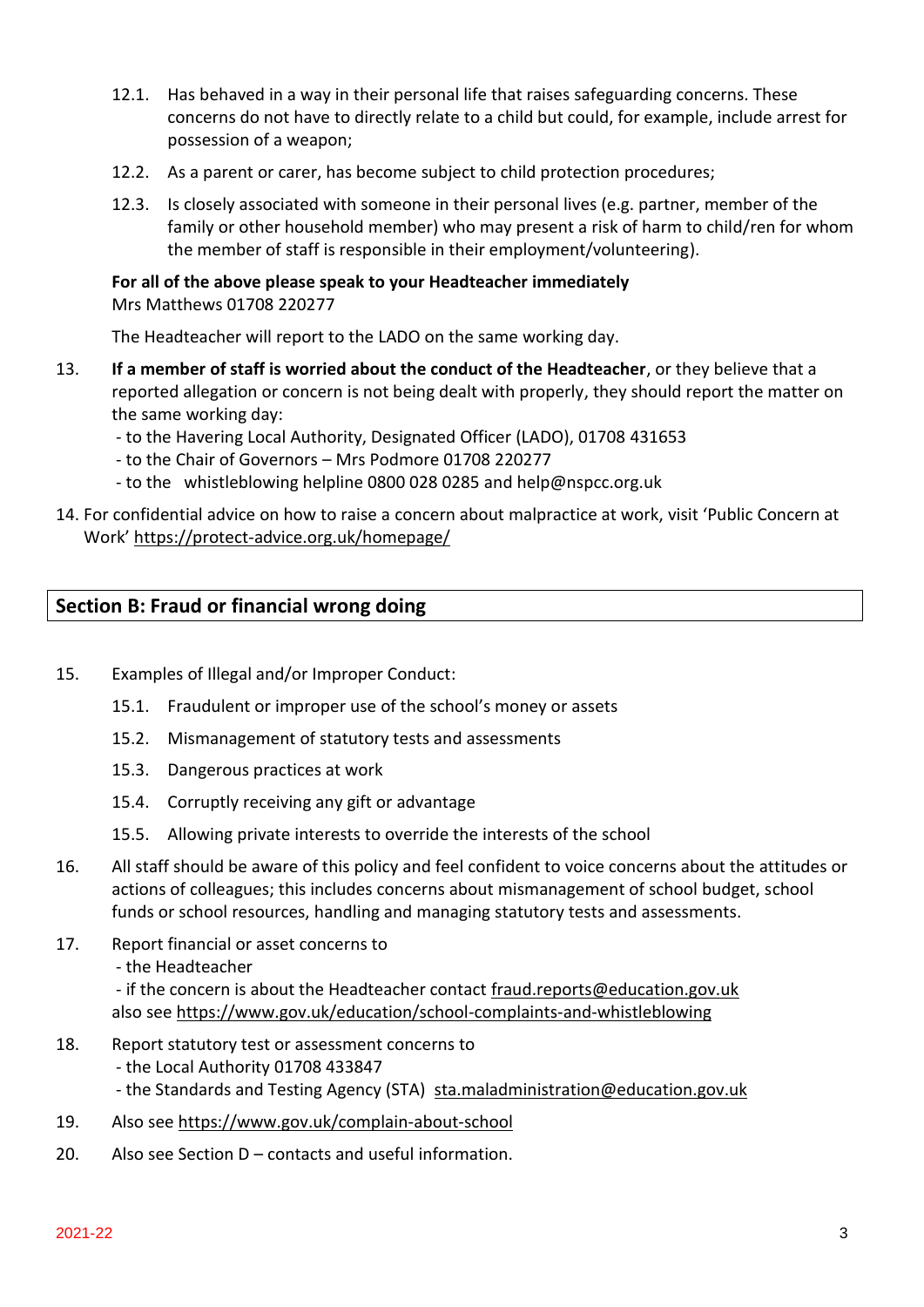#### **21. Policy statement**

- 21.1. Employees are often the first to realise that there may be something seriously wrong within the school. However, they may not express their concerns because they feel that to speak up would be disloyal to their colleagues or to the school. They may also fear harassment or victimisation. In these circumstances it may be easier to ignore the concern rather than report something which after all, may just be a suspicion of malpractice.
- 21.2. St Joseph's is committed to the highest possible standards of openness, probity and accountability. In line with that commitment we expect and encourage employees, and others with whom we deal, who have concerns about any aspect of the school's work, to come forward and voice those concerns. It is recognised that most cases will have to proceed on a confidential basis (i.e. between the employee voicing the concern and the person to whom the concern is voiced).
- 21.3. This policy document makes it clear that you can do so without fear of victimisation, reprisal, subsequent discrimination or disadvantage. This Whistle Blowing/Confidential Reporting policy is intended to encourage and enable employees and others to raise concerns within St Joseph's rather than overlooking a problem or 'blowing the whistle' outside, in line with the Public Interest Disclosure Act 1998 (Whistle Blowing).

#### **22. Aims and scope**

- 22.1. This section of the whistle blowing policy applies to all employees at St Joseph's (permanent, temporary, casual), contractors and those in partnership roles working for the school on school premises, for example volunteers, agency staff, builders, etc.
- 22.2. This whistle blowing policy does not apply to pupils/students. Where applicable, employees are responsible for making pupils/students aware of the existence of the school's complaints procedure and other appropriate reporting procedures.
- 22.3. The procedure is designed to enable employees to notify the Headteacher/Chair of Governors of any reasonable suspicion of illegal or improper conduct.
- 22.4. It is a procedure in which the Headteacher/Chair of Governors will be expected to act swiftly and constructively in the investigation of any concerns in accordance with the school's disciplinary procedure. Safeguarding and child protection concerns will always be notified to the LADO.
- 22.5. The Headteacher/Chair of Governors will follow the London Child Protection procedures. [http://www.londoncp.co.uk/chapters/alleg\\_staff.html](http://www.londoncp.co.uk/chapters/alleg_staff.html)
- 22.6. Concern about a colleague's professional capability should not be dealt with using this procedure.

#### **23. Roles and Responsibilities**

#### 24. Headteacher/Chair of Governors

- 24.1. The Headteacher, or where the complaint is about the Headteacher, the Chair of Governors, will follow Part Four of Keeping Children Safe in Education 2021.
- 24.2. The Headteacher, or where the complaint is about the Headteacher, the Chair of Governors, is expected to act swiftly and constructively in the investigation of any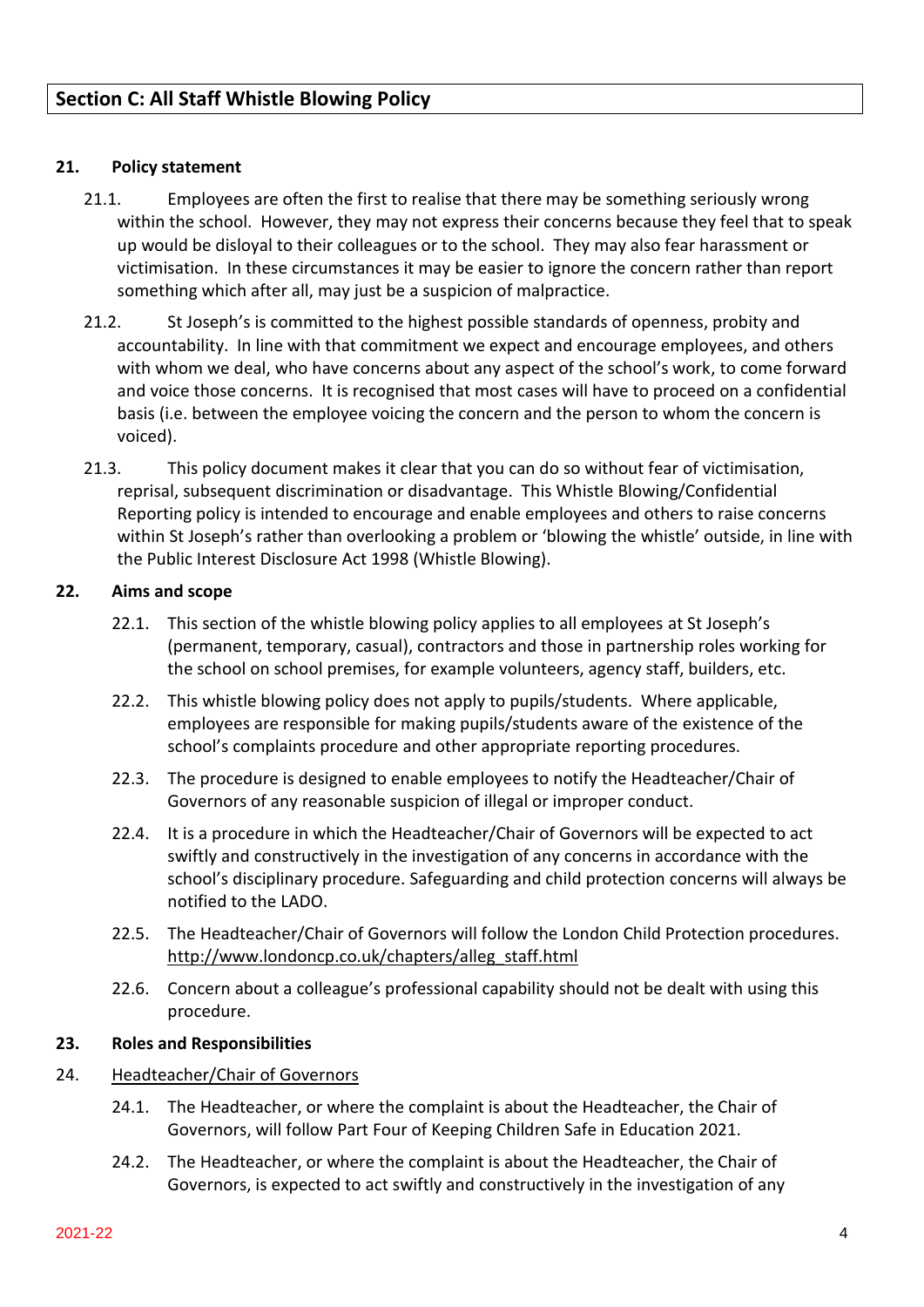concerns in accordance with the school's disciplinary procedure. Safeguarding and child protection concerns will always be notified to the LADO.

- 24.3. Where concerns are raised with outside agencies the Headteacher/Chair of Governors must fully cooperate with any resulting investigation(s).
- 24.4. The Headteacher/Chair of Governors will make every effort to meet any request of anonymity where possible.
- 24.5. The Headteacher/Chair of Governors, where possible, should inform the complainant of the outcome of the investigation.

#### 25. Designated safeguarding lead

25.1. IF there are concerns that a member of staff, agency or contractor is a risk to a child, the DSL will be responsible for ensuring the child is not at risk, and will refer the case of suspected abuse to MASH.

#### 26. Employees

- 26.1. All employees are expected to bring to the attention of the Headteacher/Chair of Governors any serious impropriety or breach of procedure.
- 26.2. All employees who report concerns under the whistle blowing procedure must be prepared to justify and support their claim in writing.
- 26.3. If another member of staff (other than the Headteacher/Chair of Governors) is approached by a colleague on a matter of concern as defined in this document, they should be advised to take the matter to the Headteacher/Chair of Governors.
- 26.4. Employees must act in the public interest and must have reasonable grounds for believing the information to be accurate

#### **27. Legal**

- 28. Employees and workers who make a 'protected disclosure' are protected from being treated badly or being dismissed. If they are, they can claim unfair dismissal when the reason for the 'whistleblowing' meets any of the 'qualifying disclosures' criteria. They include when someone reports:
	- 28.1. Safeguarding and child protection issues
	- 28.2. That someone's health and safety is in danger
	- 28.3. Damage to the environment
	- 28.4. A criminal offence
	- 28.5. That the company/school isn't obeying the law i.e. not have the right insurance etc.
	- 28.6. That someone is covering up a wrongdoing
- 29. The Headteacher/Chair of Governors should ensure that, where this procedure has been used in the public interest, employees are not subjected to harassment and/or victimisation for doing so.
- 30. The key piece of 'whistleblowing' legislation is the Public Interest Disclosure Act 1998. Other Acts and Statutory Instruments which govern the topic are:
	- 30.1. Police Reform Act 2002 Section 37
	- 30.2. Employment Rights Act 1996 Section 103A
	- 30.3. Employment Rights Act 1996 Sections 43A to 43L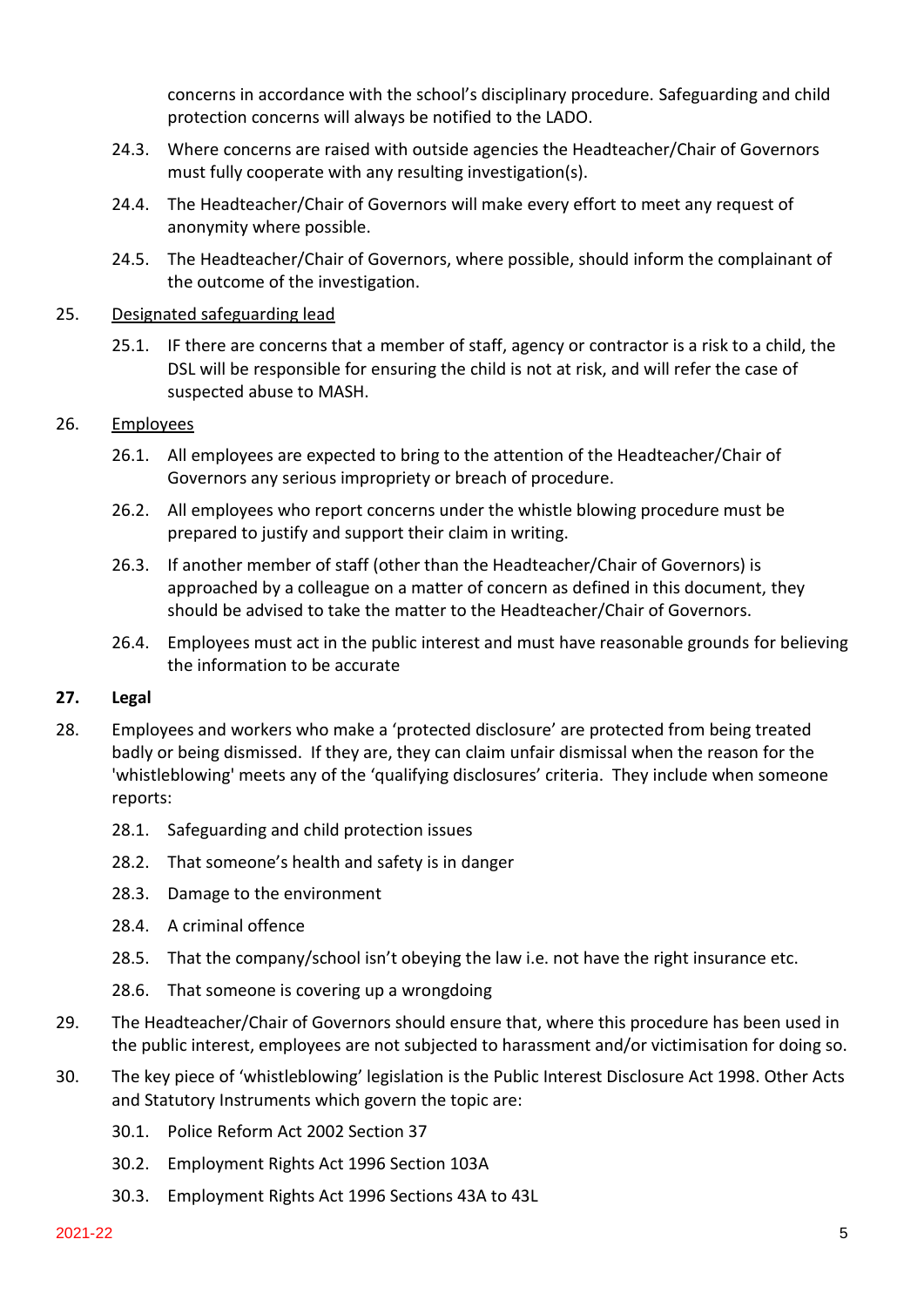- 30.4. Management of Health and Safety at Work Regulations 1999 (SI 1999/3242) Regulation 14
- 30.5. Public Interest Disclosure Act 1998
- 30.6. Public Interest Disclosure (Compensation) Order 1999 (SI 1999/1548)
- 30.7. Public Interest Disclosure (Prescribed Persons) Order 1999 (SI 1999/1549)
- 30.8. Public Interest Disclosure (Prescribed Persons) (Amendment) Order 2003 (SI 2003/1993)
- 30.9. Public Interest Disclosure (Prescribed Persons) (Amendment) Order 2004 (SI 2004/3265)
- 30.10. Public Interest Disclosure (Prescribed Persons)(Amendment) Order 2005 (SI 2005/2464)
- 30.11. The Employment Tribunals (Constitution and Rules of Procedure) (Amendment) Regulations 2010 (SI 2010/131)
- 30.12. Enterprise and Regulatory Reform Act 2013
- 30.13. This policy has also been developed in line with the London Safeguarding Children Partnership and the London Child Protection Procedures.

#### **31. Procedure**

#### 32. Key Principles

- 32.1. This procedure is not designed to replace or be used as an alternative to the school's grievance procedure, which should be used where an employee is only aggrieved about his/her own situation. Employees who are worried about wrong-doing at work do not necessarily have a personal grievance.
- 32.2. Employees must act in the public interest and must have reasonable grounds for believing the information to be accurate.
- 32.3. No employee who uses this procedure in the public interest will be penalised for doing so. The school will not tolerate harassment and/or victimisation of any employee raising concerns.
- 32.4. An employee who is not sure whether the conduct they are concerned about does constitute illegal or improper conduct or is unsure about how to proceed can contact the Headteacher/Chair of Governors or Public Concern at Work [\(https://protect](https://protect-advice.org.uk/homepage/)[advice.org.uk/homepage/](https://protect-advice.org.uk/homepage/) ) for advice.

#### 33. Safeguards

- 33.1. The school is committed to good practice and high standards and wants to be supportive of employees.
- 33.2. The school recognises that the decision to report a concern can be a difficult one to make.
- 33.3. The school will not tolerate any harassment or victimisation (including informal pressures) upon you as a result of making a disclosure in accordance with this policy and will take appropriate action to protect you when you raise a concern in the public interest. The school, in the event of reprisals or victimisation against you because you have acted in accordance with this policy, will consider and may take disciplinary action against any employee responsible for such victimisation and/or reprisal.
- 33.4. In some circumstances it is recognised that a person making information known about their colleagues may find it difficult to return to their normal job. The school has a duty of care to provide a safe working environment and treat its employees with respect. If this is not possible in the employee's normal job because of the situation surrounding the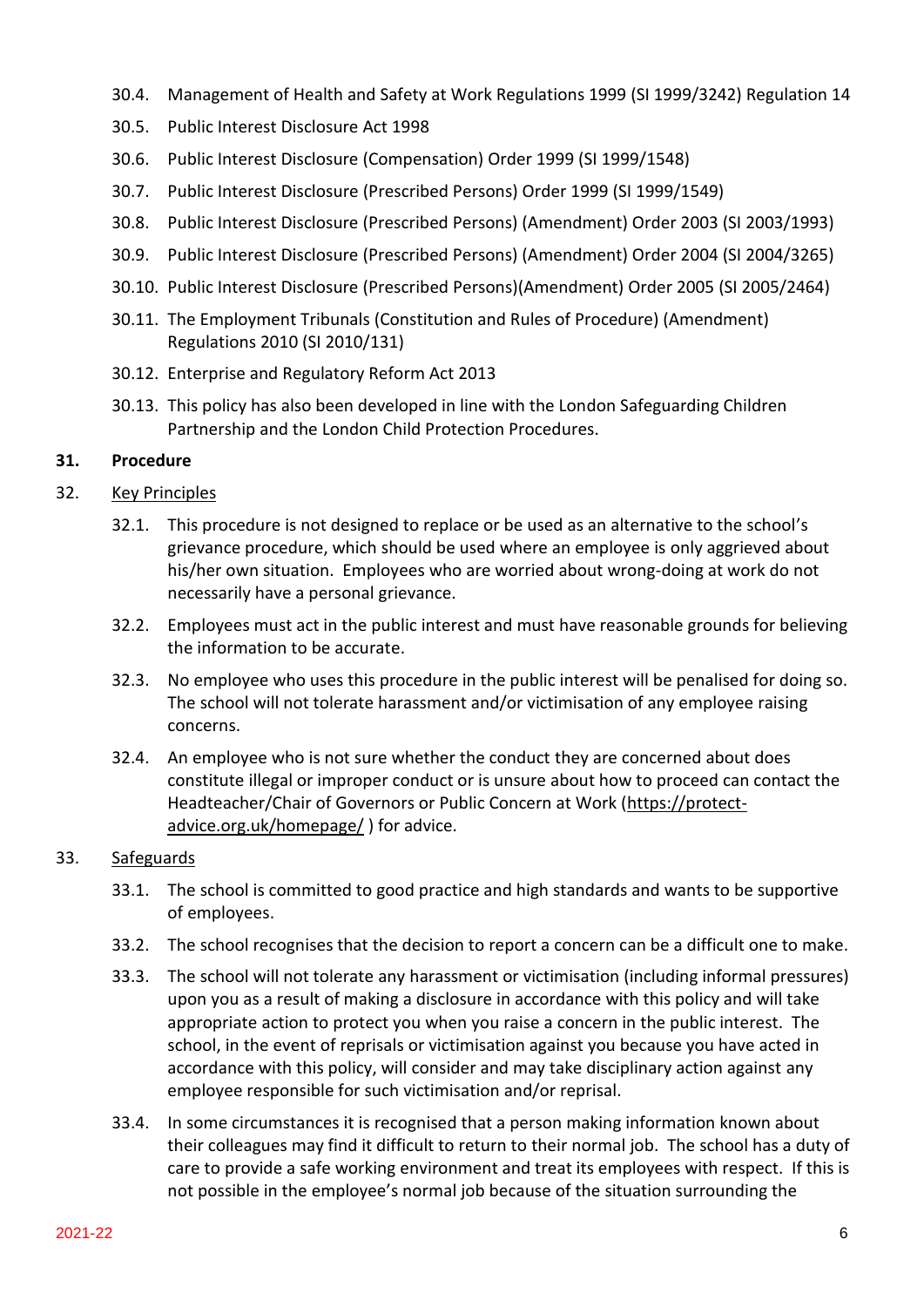disclosure of confidential information, the school will seek to redeploy the individual, taking account of their generic and specialist skills, abilities and experience.

33.5. The School has a duty of care to their employees. The school will ensure they provide effective support for anyone facing an allegation and provide them with a named contact if they are suspended. Where the school is not the employer of an individual there is still a responsibility to ensure allegations are dealt with appropriately and that they liaise with relevant parties (this includes supply teachers and volunteers). It is essential that any allegation of abuse made against a teacher or other member of staff or volunteer is dealt with very quickly, in a fair and consistent way that provides effective protection for the child and, at the same time supports the person who is the subject of the allegation.

#### 34. Confidentiality

35. All concerns will be treated in confidence and every effort will be made not to reveal your identity if you so wish. At the appropriate time, however, you may need to come forward as a witness.

#### 36. Anonymous Allegations

- 36.1. This policy encourages you to put your name to your allegation whenever possible. Concerns expressed anonymously are much less powerful; if made anonymously, the concern will be considered at the discretion of the school.
- 36.2. In exercising this discretion the factors to be taken into account would include:
	- The seriousness of the issues raised
	- The credibility of the concern; and
	- The likelihood of confirming the allegation from attributable sources

#### 37. Untrue Allegations

37.1. If you make an allegation in the public interest, but it is not confirmed by the investigation, no action will be taken against you. If, however, you make an allegation that is made frivolously, maliciously or for personal gain, disciplinary action may be taken against you.

#### 38. Mechanism for Raising Concerns

- 38.1. Where the issue concerns your Headteacher or, having made your report, you believe they have failed to take appropriate action, you should bring it to the attention of the Chair of Governors.
- 38.2. Employees who feel unable to follow this route, for whatever reason, have the option of contacting one of the names listed in section D/67 (Useful Contacts).
- 38.3. Depending on the nature of the concern, the complainant will be asked to justify and support their claim. Normally the complainant will be asked to do this in writing. It will, therefore, be helpful to note down any facts and dates as they happen.
- 38.4. Financial regulations require any employee who suspects fraud, corruption or other financial irregularity to ensure this is reported to the schools' internal auditor for possible investigation. Normally you must first report any suspicion of such irregularities to the Headteacher who in turn will report it to the Internal Audit and Corporate Risk Manager.
- 38.5. Employees who want to use the procedure but feel uneasy about it may wish to consult their trade union initially and bring a colleague or trade union representative along to any discussions, so long as the third party is independent of the issue.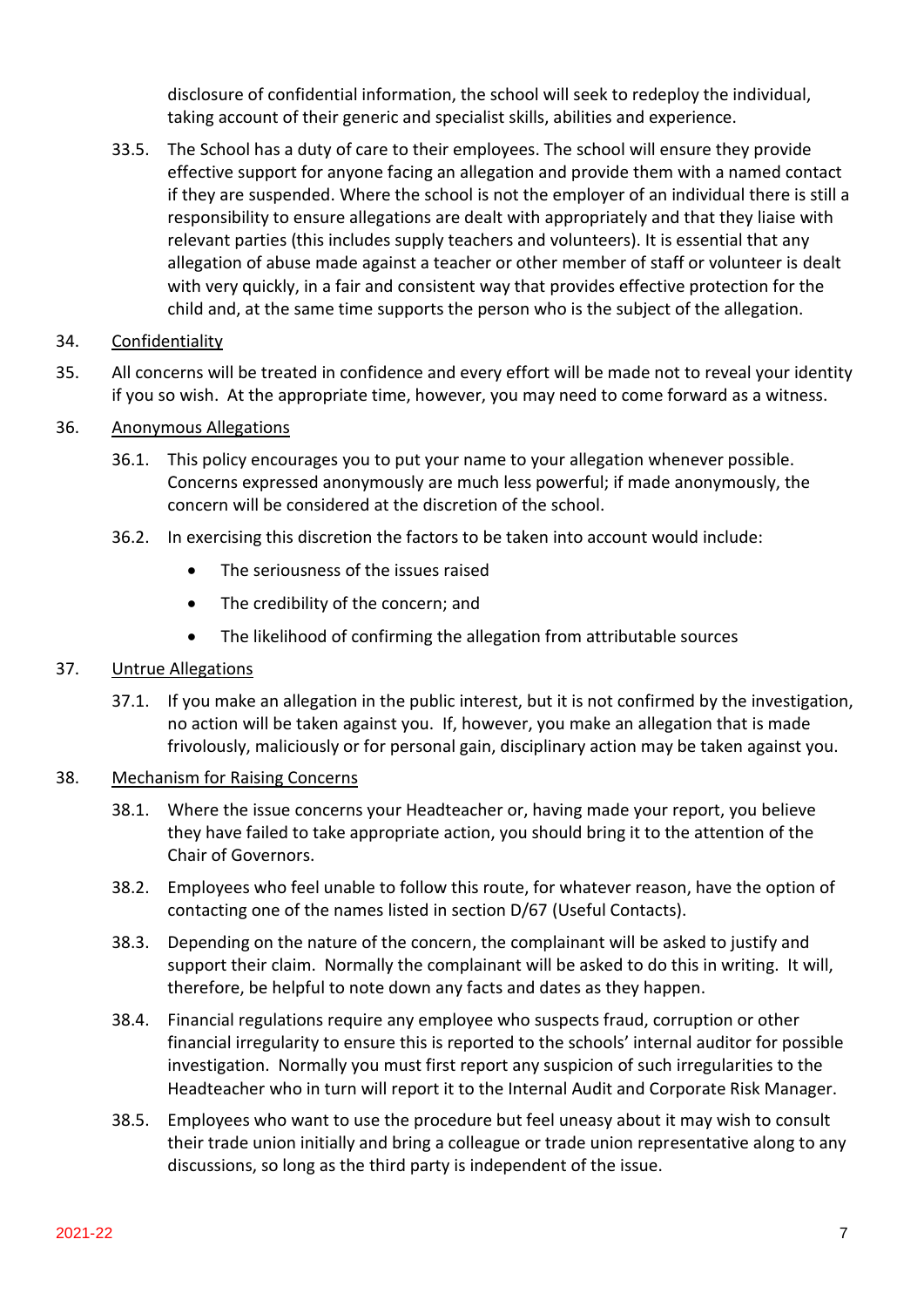- 38.6. Where anonymity is requested efforts will be made to meet the request where appropriate but that might not always be possible.
- 38.7. The earlier and more open the expression of concern the easier it will be to take appropriate action.
- 38.8. Each case will be investigated thoroughly with the aim of informing the complainant of the outcome of any investigation as quickly as possible.

#### **39. Low level concerns**

- 39.1. The term 'low-level' concern does not mean that it is insignificant, it means that the behaviour towards a child does not meet the threshold. A low-level concern is any concern – no matter how small, and even if no more than causing a sense of unease or a 'nagging doubt' - that an adult working in or on behalf of the school or college may have acted in a way that:
	- is inconsistent with the staff code of conduct, including inappropriate conduct outside of work
	- does not meet the allegations threshold or is otherwise not considered serious enough to consider a referral to the LADO.

Examples of such behaviour:

- being over friendly with children
- having favourites
- taking photographs of children on their mobile phone
- engaging with a child on a one-to-one basis in a secluded area or behind a closed door
- using inappropriate sexualised, intimidating or offensive language.

# 39.2. Sharing low-level concerns

- 39.2.1. Low-level concerns about a member of staff will be reported to the designated safeguarding lead (or deputy). Where a low-level concern is raised about the designated safeguarding lead, it will be shared with the headteacher.
- 39.2.2. The School will ensure there is an environment where staff are encouraged and feel confident to self-refer, where, for example, they have found themselves in a situation which could be misinterpreted, might appear compromising to others, and/or on reflection they believe they have behaved in such a way that they consider falls below the expected professional standards.
- 39.2.3. Where a low-level concern relates to a person employed by a supply agency or a contractor to work in the school, that concern will be shared with the designated safeguarding lead (or deputy), and/or headteacher, and recorded in accordance with the school's staff code of conduct policy and their employer notified about the concern, so that any potential patterns of inappropriate behaviour can be identified.
- 39.2.4. Ensuring they are dealt with effectively should also protect those working in the school from potential false allegations or misunderstandings.
- 39.3. Recording low-level concerns
	- 39.3.1. All low-level concerns will be recorded in writing by the designated safeguarding lead (or deputy). The record should include details of the concern, the context in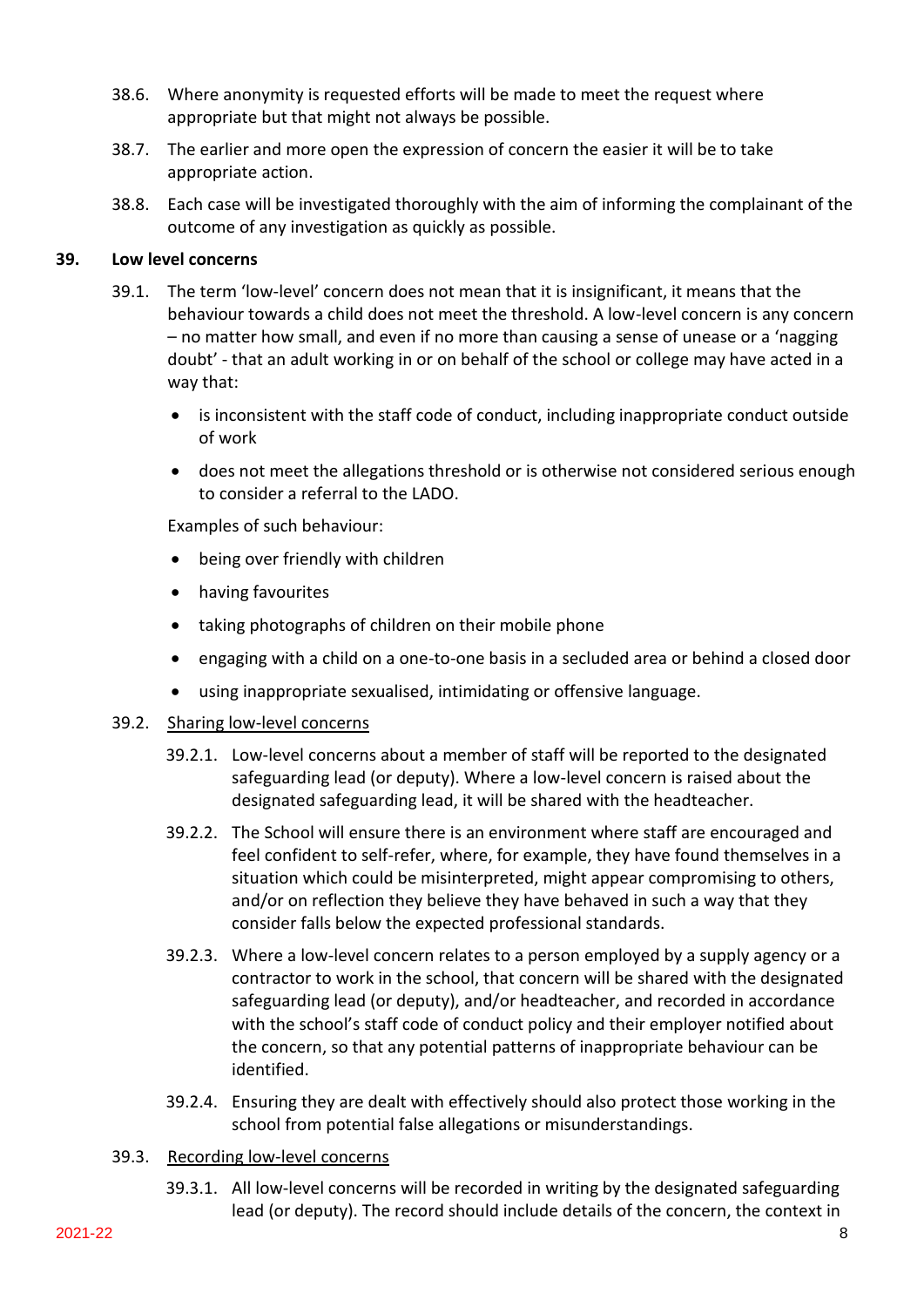which the concern arose, and action taken. The name of the individual sharing their concerns should also be noted, if the individual wishes to remain anonymous then that should be respected as far as reasonably possible. These records will be held securely and comply with the Data Protection Act 2018 and GDPR.

39.3.2. The school will monitor and review any records so that potential patterns of concerning, problematic or inappropriate behaviour can be identified. Where a pattern of such behaviour is identified, the school will decide on a course of action, either through disciplinary procedures or where a pattern of behaviour moves from a concern to meeting the harms threshold, the case will be referred to the LADO. Consideration will be given to whether there are wider cultural issues within the school that enabled the behaviour to occur and where appropriate policies could be revised or extra training delivered to minimise the risk of it happening again.

#### **40. Supply teachers / Agency staff**

- 40.1. In some circumstances the school may have to consider an allegation against an individual not directly employed, where disciplinary procedures do not fully apply, for example, supply teachers / agency staff provided by an employment agency.
- 40.2. Whilst the school is not the employer of supply teachers v/ agency staff, they will ensure allegations are dealt with properly. In no circumstances will the school cease to use a supply teacher / agency staff due to safeguarding concerns, without finding out the facts and liaising with the local authority designated officer (LADO) to determine a suitable outcome.
- 40.3. The Governing body will discuss with the agency whether it is appropriate to suspend the supply teacher / agency staff, or redeploy them to another part of the school, whilst they carry out their investigation.
- 40.4. The Agency should be fully involved and co-operate in any enquiries from the LADO, police and/or children's social services. The school will usually take the lead because the Agency does not have direct access to children or other school staff, so they will not be able to collect the facts when an allegation is made, nor do they have all the relevant information required by the LADO as part of the referral process. Supply teachers / agency staff, whilst not employed by the school, are under the supervision, direction and control of the governing body when working in the school. They should be advised to contact their trade union representative if they have one, or a colleague for support. The allegations management meeting which is often arranged by the LADO should address issues such as information sharing, to ensure that any previous concerns or allegations known to the Agency are taken into account by the school during the investigation.

# **Section D: Contacts and useful information**

#### 41. **Useful contacts**

41.1. MASH Team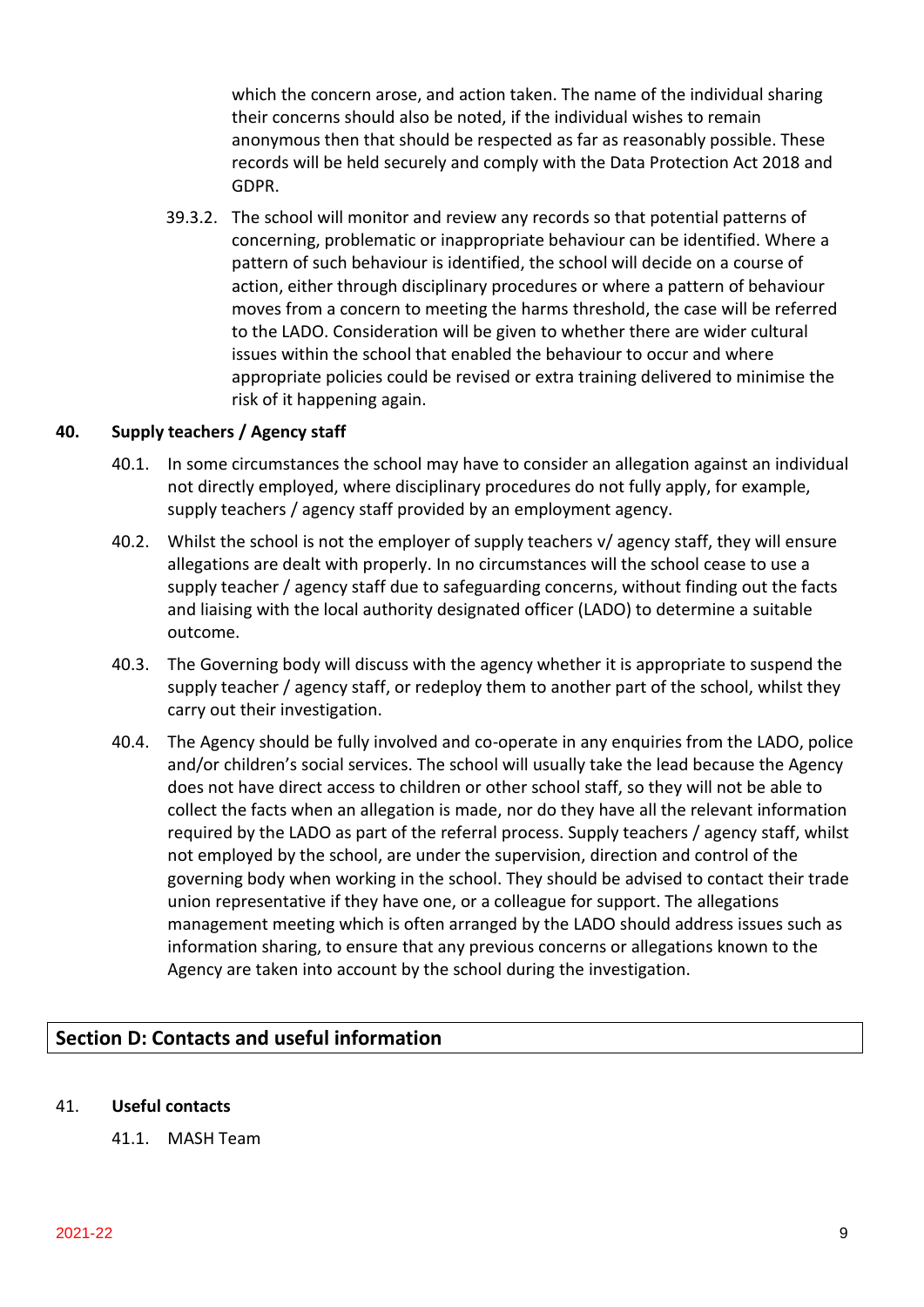01708 433222 (day) 01708 433999 (night) [https://www.havering.gov.uk/downloads/download/306/multi-agency\\_referral\\_form\\_marf](https://www.havering.gov.uk/downloads/download/306/multi-agency_referral_form_marf)

41.2. LADO

Lisa Kennedy [lado@havering.gov.uk](mailto:lado@havering.gov.uk) 01708 431653

41.3. NSPCC whistleblowing helpline

0800 028 0285 and [help@nspcc.org.uk](mailto:help@nspcc.org.uk) [www.nspcc.org.uk/Helpline](http://www.nspcc.org.uk/Helpline)

41.4. Assessment

Grahame Smith, School Assessment and Moderation 01708 433813 [Grahame.smith@havering.gov.uk](mailto:Grahame.smith@havering.gov.uk)

41.5. Finance/Auditor

Director of Finance (oneSource) Mark Hobson on 0203 373 9736 / [mark.hobson@onesource.co.uk](mailto:mark.hobson@onesource.co.uk) Head of Assurance (oneSource) Jeremy Welburn on 01708 433307 / [Jeremy.welburn@onesource.co.uk](mailto:Jeremy.welburn@onesource.co.uk)

41.6. Education HR

Peter Whitelock, Education HR Advisor 01708 433087 [Peter.whitelock@havering.gov.uk](mailto:Peter.whitelock@havering.gov.uk)

41.7. Schools' Health & Safety Team

Sue Wilks, Corporate Health & Safety Manager 017084 432903 [Sue.wilks@havering.gov.uk](mailto:Sue.wilks@havering.gov.uk)

#### 42. **Trade Unions**

- 42.1. NEU [secretary@havering.nut.org.uk](mailto:secretary@havering.nut.org.uk)
- 42.2. VOICE Sue Peachey 01332 372 337
- 42.3. NAHT [info@naht.org.uk](mailto:info@naht.org.uk) 0300 30 30 333
- 42.4. UNISON Jennifer Kinagby 01708 433434 or 434822
- 42.5. GMB Andy Hampshire 01708 433793
- 42.6. UNITE Michelle Cook 020 8596 9966
- 42.7. ASCL Mo Sabur 0116 299112
- 42.8. NAU (previously ATL) Karen Jupp [kjupp@steds.org.uk](mailto:kjupp@steds.org.uk)
- 43. **Other agencies**
	- 43.1. DfE complaints <https://www.gov.uk/education/school-complaints-and-whistleblowing>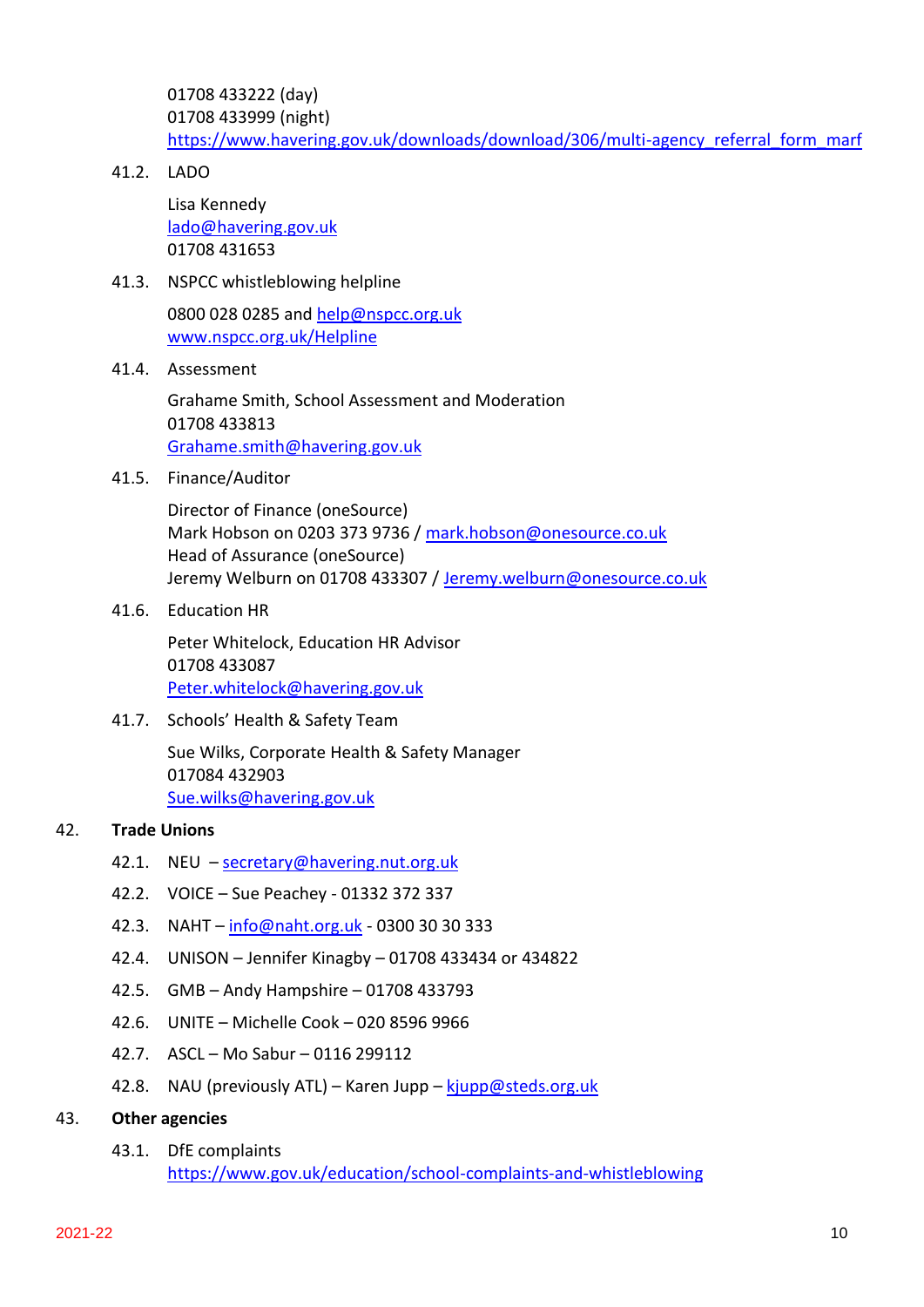<https://www.gov.uk/government/publications/school-complaints-procedures> <https://www.gov.uk/complain-about-school>

- 43.2. DfE whistleblowing guidance <https://www.gov.uk/guidance/whistleblowing-procedure-for-maintained-schools> <https://www.gov.uk/government/publications/complain-about-an-academy>
- 43.3. Health & Safety Executive 020 7717 6000 / 020 7556 2100 <http://www.hse.gov.uk/>
- 43.4. The Environment Investigation Agency 020 7490 7040
- 43.5. Financial Services Authority 0845 606 13234 / 020 7676 1099
- 43.6. HM Treasury 020 72703000 / 020 7270 5000
- 43.7. Director General Serious Fraud Office 020 7239 7272
- 43.8. Inland Revenue 020 7605 9800 / 020 8370 7300 / 020 8522 5700 / 020 8509 4700
- 43.9. Customs and Excise 020 7620 1313 / 0800 595 000
- 43.10. National Audit Office 020 7790 7000
- 43.11. Audit commission replaced by Public Sector Audit Appointments Ltd - <https://www.psaa.co.uk/> National Audit Office - <https://www.nao.org.uk/> Financial Reporting Council - <https://www.frc.org.uk/> and Cabinet Office - <https://www.gov.uk/government/organisations/cabinet-office>
- 43.12. ICO Information Commissioners Office <https://ico.org.uk/>
- 43.13. For confidential advice on how to raise a concern about malpractice at work; visit 'Public Concern at Work' <https://protect-advice.org.uk/homepage/>

# 44. **Related Documents**

- 44.1. The School's Disciplinary Procedure
- 44.2. The School's Grievance Procedure
- 44.3. The School's Safeguarding and Child Protection Policy, including peer on peer abuse

# 45. **Where to go for further information**

- 45.1. Working together to safeguard children 2018 <https://www.gov.uk/government/publications/working-together-to-safeguard-children--2>
- 45.2. London Child Protection Procedures, edition 6, 2020 <http://www.londoncp.co.uk/> Section 7 - [http://www.londoncp.co.uk/chapters/alleg\\_staff.html](http://www.londoncp.co.uk/chapters/alleg_staff.html)